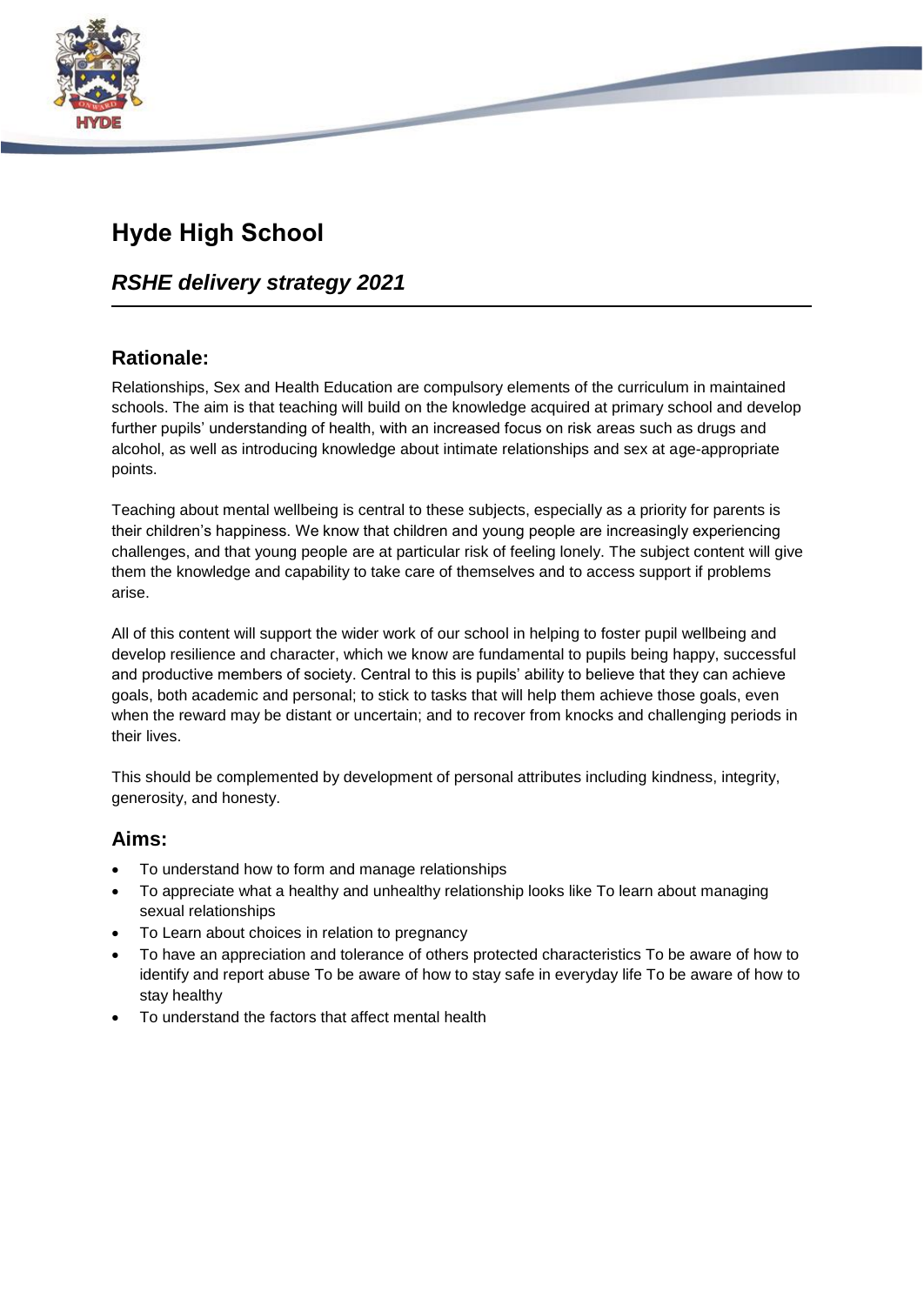

# **Delivery Strategy:**

## **KS3 RSHE**

All students in KS3 will cover the following National Curriculum themes:

**State of the Contract of the Contract of the Contract of the Contract of the Contract of the Contract of the Contract of the Contract of the Contract of the Contract of the Contract of the Contract of the Contract of the** 

| Year 7                                                                                                                                                                                                                                                                                                                                                                                                                                                                         | Year <sub>8</sub>                                                                                                                                                                                                                                                                                                                                                                                                                     | Year 9                                                                                                                                                                                                                                                                                                                                                                                                                                                                     |
|--------------------------------------------------------------------------------------------------------------------------------------------------------------------------------------------------------------------------------------------------------------------------------------------------------------------------------------------------------------------------------------------------------------------------------------------------------------------------------|---------------------------------------------------------------------------------------------------------------------------------------------------------------------------------------------------------------------------------------------------------------------------------------------------------------------------------------------------------------------------------------------------------------------------------------|----------------------------------------------------------------------------------------------------------------------------------------------------------------------------------------------------------------------------------------------------------------------------------------------------------------------------------------------------------------------------------------------------------------------------------------------------------------------------|
| <b>Respectful Relationships and</b><br><b>Friendships</b><br>How to recognise the characteristics<br>of healthy and unhealthy<br>relationships.<br>Strategies to improve relationships<br>including tolerance and respect for<br>others. Behaviours that can damage<br>relationships including stereotyping.<br><b>Online and Media</b><br>How to stay safe when using the<br>internet and being aware of what<br>information can be viewed<br>Where to get support and report | <b>Healthy Eating</b><br>What constitutes a healthy diet and<br>the characteristics of an unhealthy<br>diet.<br>The role of a balanced diet as part<br>of a healthy lifestyle<br>Food content and the risks<br>associated with an unhealthy diet.<br>What might influence decisions<br>about eating a balanced diet and<br>strategies to manage eating<br>choices.<br><b>On-line Media and Being Safe</b><br>Revisit e-safety.        | Intimate and sexual relationships<br>The facts about reproductive health.<br>Strategies for identifying and<br>managing sexual pressure and<br>choices in relation to delaying<br>sexual activity.<br>The facts around a range of<br>contraceptive choices.<br>How different STI's are transmitted<br>and how risk can be reduced.<br>The impact of STI's on individuals.<br>Where to get confidential<br>Drugs, alcohol and tobacco health,<br>advice and treatment.      |
| material.<br>Analysing how information shared<br>on the internet leaves behind a<br>digital trail.<br><b>Internet Safety</b><br>SMART rules and how to report<br>concerns (CEOP)<br><b>Families</b><br>The different types of committed<br>stable relationships.<br>How being part of a family or<br>relationships can contribute to<br>happiness and wellbeing.                                                                                                               | SMART rules Rights and<br>responsibilities online.<br>Knowing where to find advice or<br>help and to report material.<br>Online risks and the sharing of<br>information.<br>The impact of viewing harmful<br>content.<br>How data is generated, collected<br>and shared.<br>Analysing and understanding why<br>entertainment products including<br>music, games are<br>Exploring the different film<br>categories and age appropriate | <b>Education</b><br>Definition of a drug and the laws<br>surrounding drugs in the UK.<br>The nature of addiction. The value<br>of rehabilitation.<br>Alcohol and its effects.<br>The dangers of smoking and<br>vaping. Attitudes towards cannabis<br>How drugs and alcohol can lead to<br>risky behaviour.<br>The importance of sleep and<br>strategies to maintain good quality<br>sleep.<br>Physical health including dental<br>hygiene, sun safety and<br>vaccinations. |
| Marriage and its legal status<br>compared to other types of<br>relationship.<br>Identifying reliable sources of<br>information and determining if<br>information is trustworthy.<br>Where to get help and support.<br><b>Changing adolescent bodies</b><br>Facts around puberty and changing<br>adolescent bodies, physical and                                                                                                                                                | content.<br>What is the watershed and looking<br>at how content is censored<br>accordingly.<br><b>Internet Safety</b><br>The impact of unhealthy or<br>obsessive comparisons with others.<br>How to identify harmful behaviour<br>online.<br>How to report issues.                                                                                                                                                                    | <b>Mental Wellbeing</b><br>Emotional literacy. Stigma<br>surrounding mental health and<br>seeking help.<br>Analysing a range of emotions that<br>humans experience in relation to<br>different experiences and situations.<br>How to talk about their emotions<br>and how to recognise mental                                                                                                                                                                              |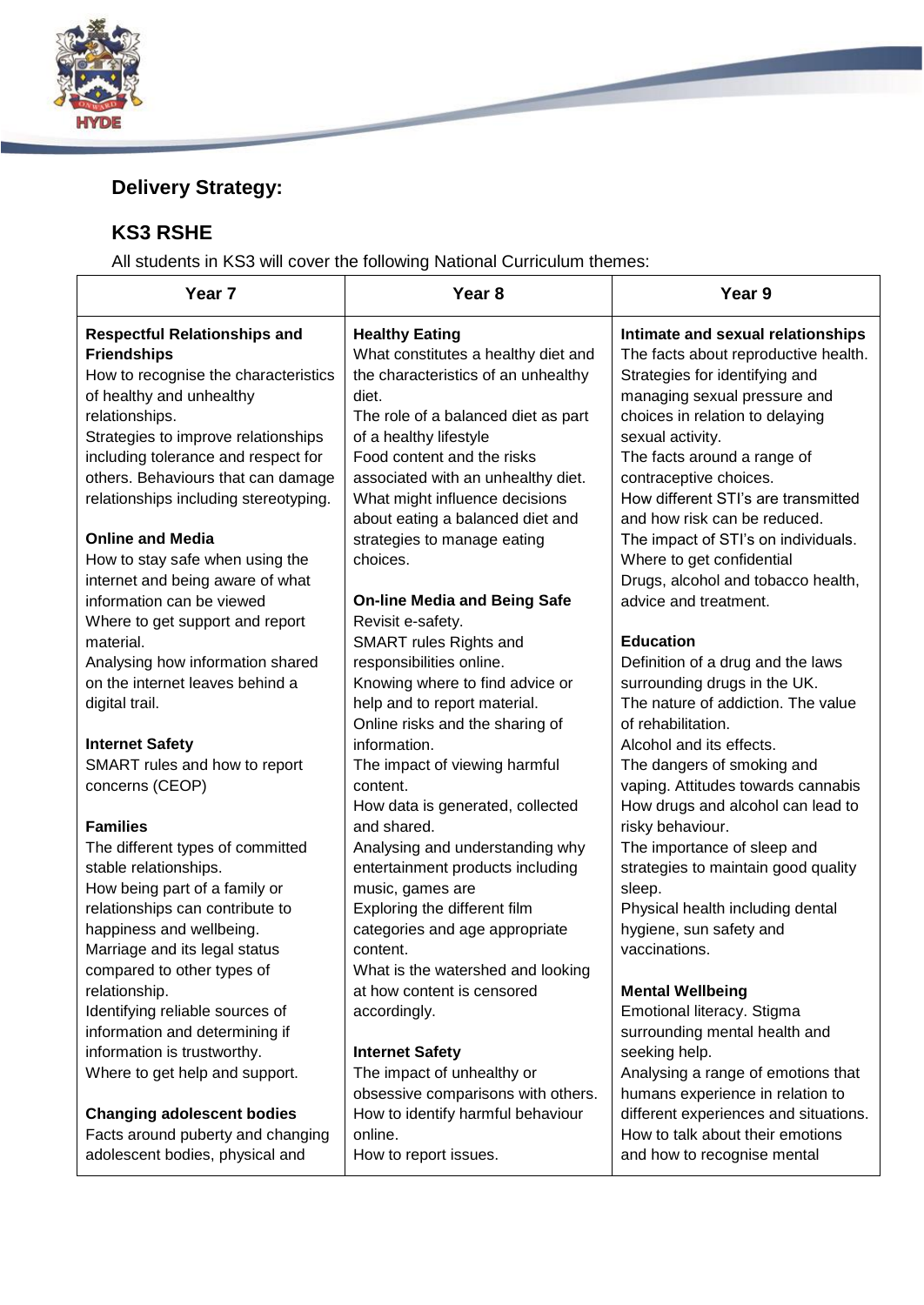| <b>HYDE</b>                                                                                                                     |                                                                                                                                                |                                                                                                                                                                                                                                                                                                                                                                             |  |  |
|---------------------------------------------------------------------------------------------------------------------------------|------------------------------------------------------------------------------------------------------------------------------------------------|-----------------------------------------------------------------------------------------------------------------------------------------------------------------------------------------------------------------------------------------------------------------------------------------------------------------------------------------------------------------------------|--|--|
| emotional. The facts on the<br>menstrual cycle. Facts around<br>menstrual products. The emotional<br>and physical implications. | <b>Respectful Relationships</b><br>The characteristics of healthy<br>relationships. How some behaviours<br>within a relationship are criminal. | wellbeing concerns and types of<br>illness.<br>Self- care techniques such as<br>exercise or being active.<br>Where to seek help and support.                                                                                                                                                                                                                                |  |  |
|                                                                                                                                 | What constitutes as sexual<br>harassment and violence and why<br>they are unacceptable.                                                        | <b>Physical health and fitness</b><br>Physical health and fitness and the<br>importance of an active lifestyle<br>both physically and mentally.<br>Strategies for maintaining a balance<br>between school, work, leisure and<br>exercise. The characteristics of a<br>healthy lifestyle. The risks<br>associated with an inactive lifestyle.<br>Health worries and support. |  |  |
|                                                                                                                                 |                                                                                                                                                | Internet safety<br>How data is used by online<br>companies and how individuals can<br>protect their data when operating<br>online.                                                                                                                                                                                                                                          |  |  |

## **KS4 RSHE curriculum**

All students in KS4 will cover the following National Curriculum themes:

#### **KS4**

#### **Families and relationships**

The different types of relationship and how relationships can lead to happiness. Bringing up children in different types of relationship. Marriage and its legal status compared to other types of relationship. Healthy and unhealthy relationships and how to manage conflict. How stereotyping can damage relationships.

#### **Respectful relationships**

The characteristics of positive and healthy relationships.

Steps to improve relationships.

How stereotypes based on protected characteristics can damage relationships.

Respect for others both in school and in the community.

Different types of bullying.

Criminal and coercive behaviours.

What constitutes as sexual harassment and violence.

Rights and responsibilities regarding equality.

#### **Being safe**

The concepts and laws relating to consent, exploitation, abuse, grooming, coercion, harassment, rape, domestic abuse, forced marriage, honour based violence and FGM and how these can affect relationships How to communicate consent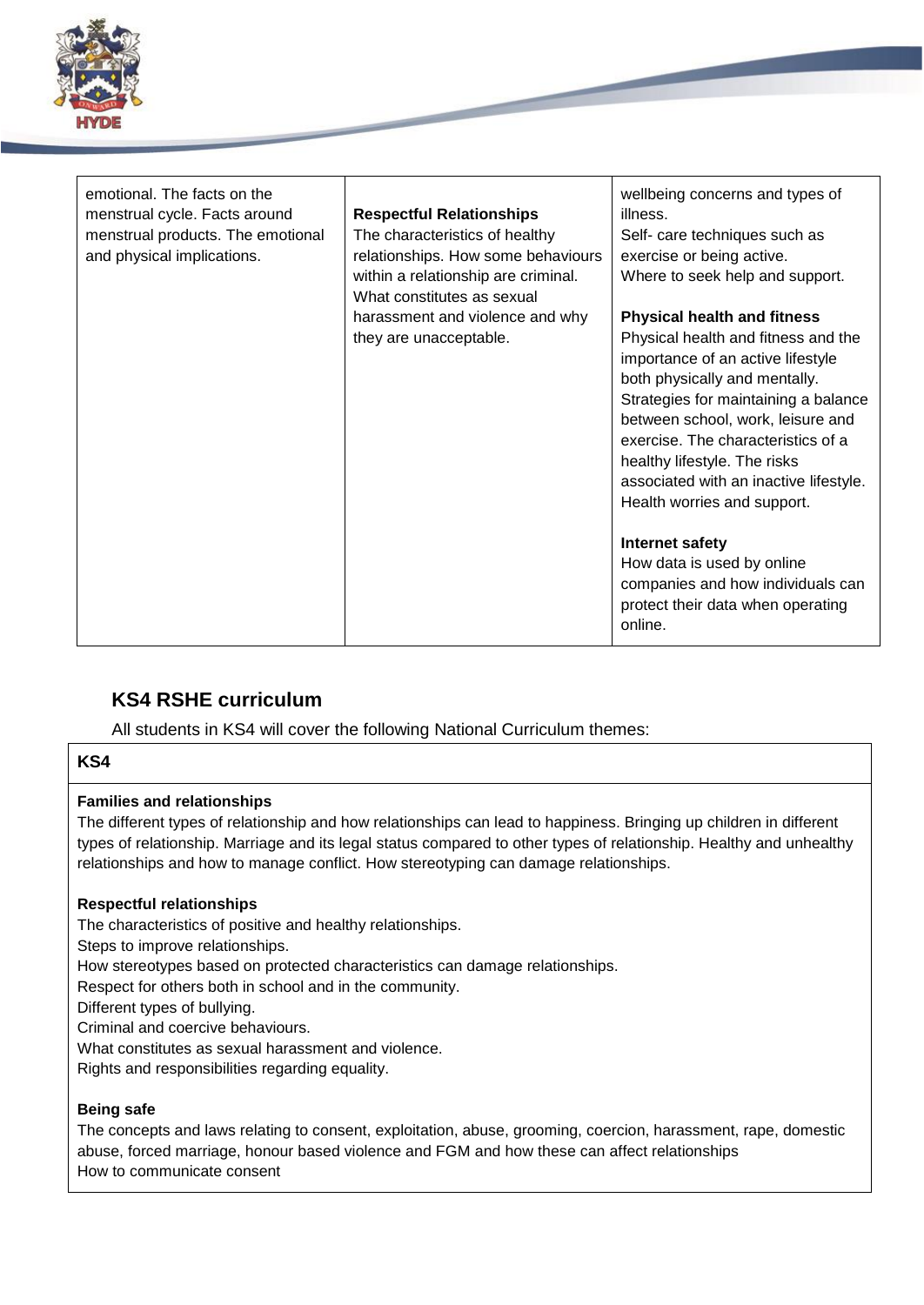

#### **On-line media**

The risks and issues surrounding pornography

#### **Intimate and sexual relationships**

Positive and healthy intimate relationships and how health can be affected by choices made. Reproductive health. Identifying sexual pressure and managing this.

The facts surrounding contraception.

The facts surrounding pregnancy including choices and where to get help.

STI's and how they can be transmitted.

The prevalence and risks of STI's

## **Mental Wellbeing**

How to talk about emotions. How to recognise mental concerns and common types of mental illness. How to evaluate what activities have positive or negative effects on mental health. The benefits of an active lifestyle on mental health.

## **Internet safety**

The risks relating to on-line gambling and debt

## **First aid**

Basic treatments for common injuries Lifesaving skills and CPR The purpose and use of defibrillators.